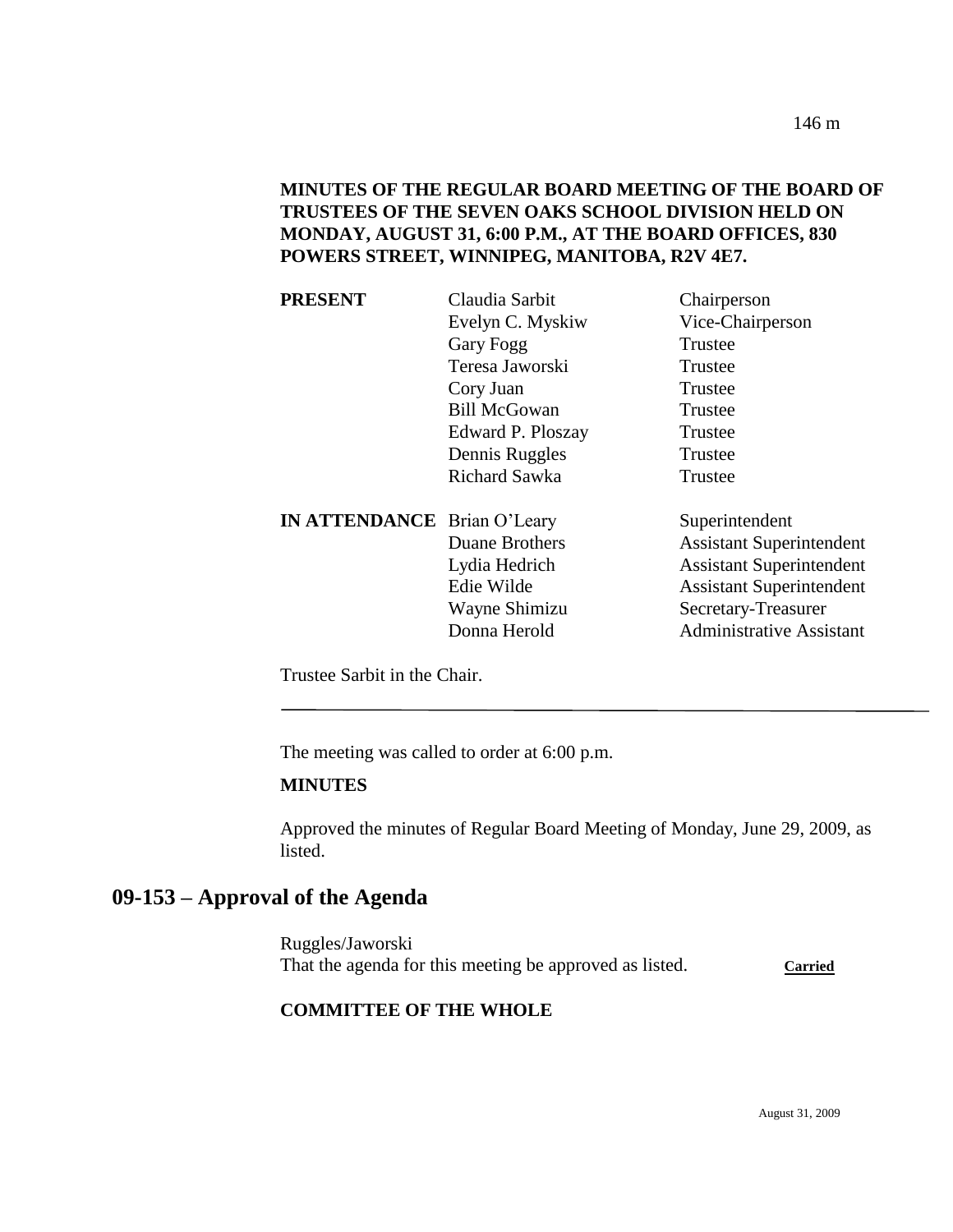# **09-154 – Moved into Committee of the Whole at 6:02 p.m.**

### **COMMITTEE OF THE WHOLE**

McGowan/Juan That the Board move into Committee of the Whole. **Carried**

Trustee Myskiw in the Chair.

### **OFFICERS' REPORT**

No reports on developments arising from collective bargaining.

### **SUPERINTENDENTS' PERSONNEL REPORT**

## **09-155 – Superintendents' Personnel Report**

Jaworski/McGowan That the Superintendents' Personnel Report be ratified. **Carried**

### ADMINISTRATIVE APPOINTMENTS

Marty Harasymchuk was appointed to the position of full-time (1.00) Building Manager, Maples Complex, effective August 31, 2009.

Nora Wood was appointed to the position of full-time (1.00) Intermediate Accountant, effective September 14, 2009.

### TEACHER APPOINTMENTS

Kim Greening was appointed to a full-time (1.00) Teacher-General (permanent) teaching contract effective September 8, 2009.

Crystal Cousins was appointed to a part-time (.50) Limited Teacher-General (term) contract effective September 8, 2009 to December 18, 2009.

The following were appointed to Limited Teacher-General (term) contracts effective September 8, 2009 to June 30, 2010:

Veronica Gillis (1.00) Kim Trudeau (.50)

Kiranjeet Brar (1.00) Rachelle Régnier (.50) Jill Parent (1.00) Raminder Singh (1.00) Jason Vanderhooft (1.00)

147 m

August 31, 2009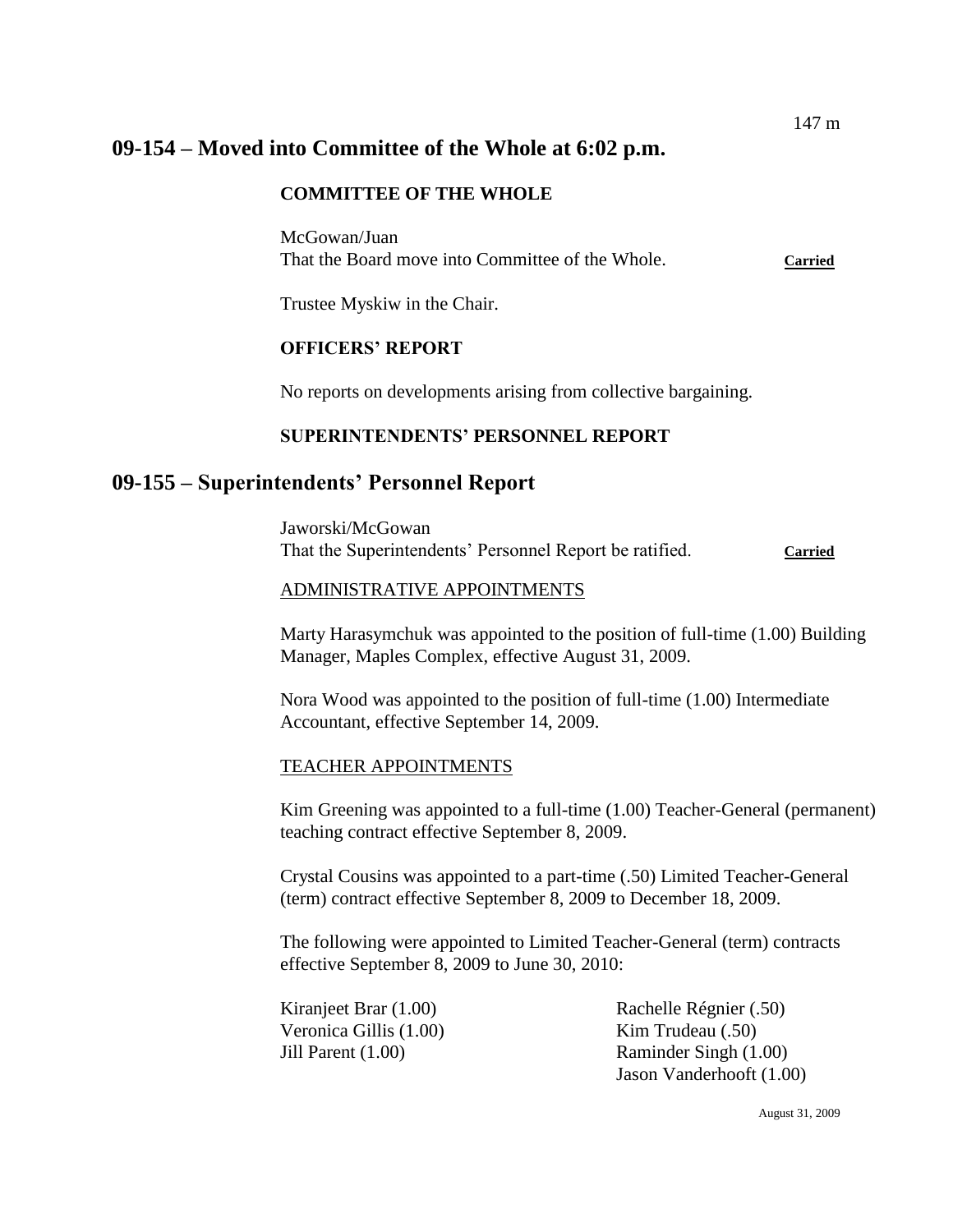#### **SUPERINTENDENTS' PERSONNEL REPORT**

### TEACHER AND CLINICIAN MATERNITY AND PARENTAL LEAVES

Shauna Neufeld was granted maternity and parental leave effective July 15, 2009 to July 15, 2010.

### TEACHER LEAVES OF ABSENCE

Kelly Ring-Whiklo was granted a leave of absence, without pay, effective March 9, 2010 to June 30, 2010.

Christine Grosshans was granted a leave of absence, without pay, effective January 26, 2010 to June 30, 2010.

### BRIGHT FUTURES PROGRAM APPOINTMENTS

Jamie Friesen and Lavina Moneyas were appointed to the position of Student Park Support Workers effective July 3, 2009 to June 30, 2010.

### PARAPROFESSIONAL APPOINTMENTS

Appointed Kathleen Beattie to a part-time (.50) paraprofessional appointment effective September 8, 2009.

Appointed the following to full-time (1.00) paraprofessional appointments effective September 8, 2009:

Brad Alder Darrell Flett

Ryan Cook Amanda Normand-Telenko Trevor Da Costa **Margaeux Santos** 

### PARAPROFESSIONAL MATERNITY LEAVE

Francyn De Lande was granted maternity leave effective May 23, 2009 to June 30, 2010.

### PARAPROFESSIONAL RETIREMENT

Received notice of intent to retire from Beverley Pawulski effective August 31, 2009 and Emma Robertson effective September 4, 2009.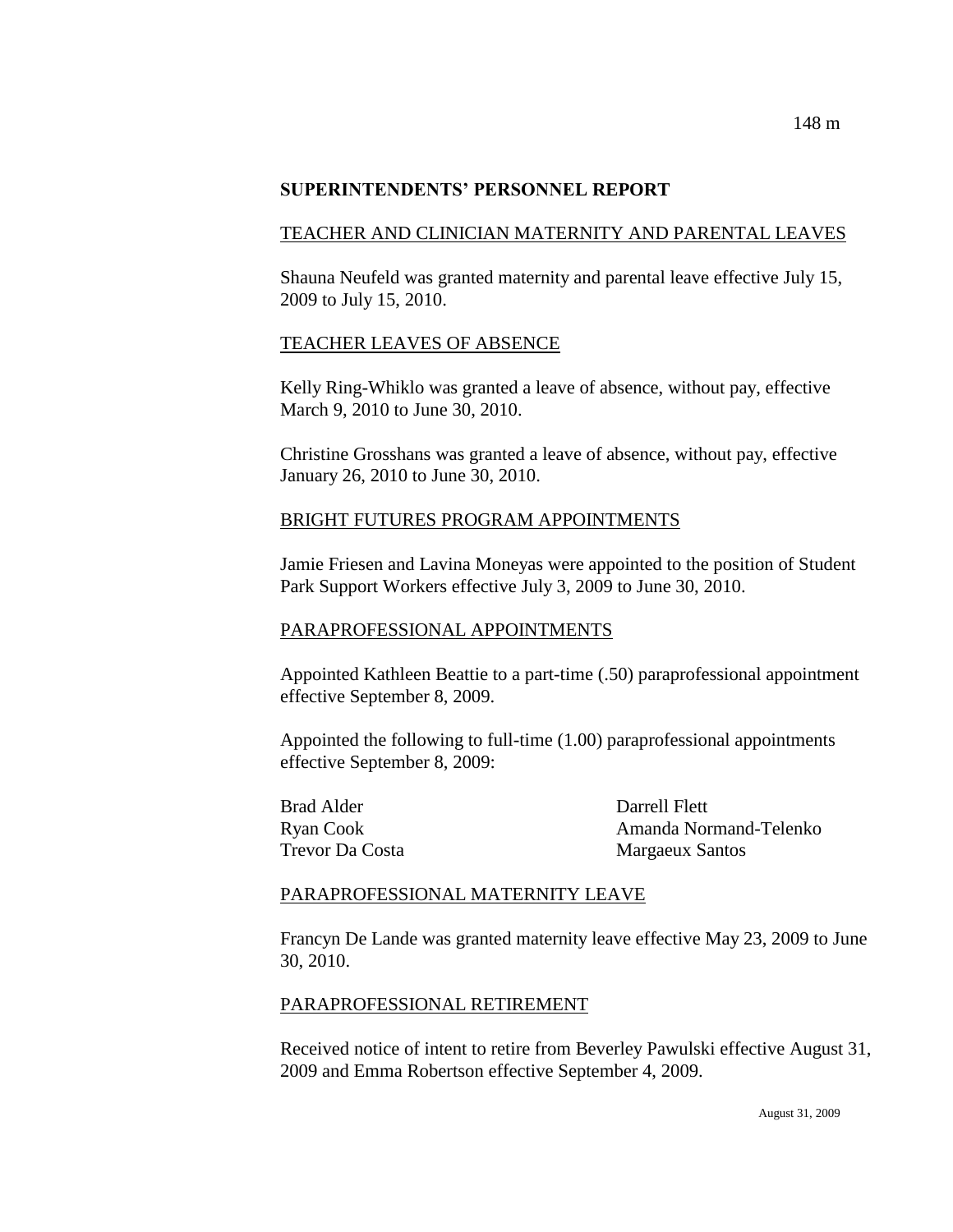### **SUPERINTENDENTS' PERSONNEL REPORT**

### PARAPROFESSIONAL RESIGNATION

Received notice of intent to resign from Susan Mitchell effective June 30, 2009.

### CUSTODIAN APPOINTMENT

Appointed Brian Fehr to a full-time (8 hours per day) On Supply Custodian effective July 13, 2009.

### CUSTODIAN LEAVE OF ABSENCE

Granted Tim Krawchuk a full-time leave of absence, without pay, effective August 1, 2009 to February 1, 2010.

### SUPERINTENDENTS' PERSONNEL REPORT MOTIONS

The following Superintendents' Personnel Report motions were rescinded:

#09-143 – appointing Fred Coppock to a full-time (1.00) Limited Teacher-General (term) contract effective September 8, 2009 to June 30, 2010.

#09-143 – appointing Kim Greening to a full-time (1.00) Limited Teacher-General (term) contract effective September 8, 2009 to June 30, 2010.

#09-143 – appointing Kathleen Beattie to a full-time (1.00) paraprofessional position effective September 8, 2009.

### Grievance – Jennifer Sainsbury

Ruggles / Jaworski

#09-143 – that the Board uphold the Superintendent's decision that the dismissal of an employee within the probationary period is neither grievable nor arbitrable under the terms of its Collective Agreement with the Seven Oaks Paraprofessional Association Carried

### **DIVISIONAL UPDATE**

The following was received as information:

- **Personnel Matters**
- Building Project Updates
	- o Garden City Addition
	- o Garden City Roof Repair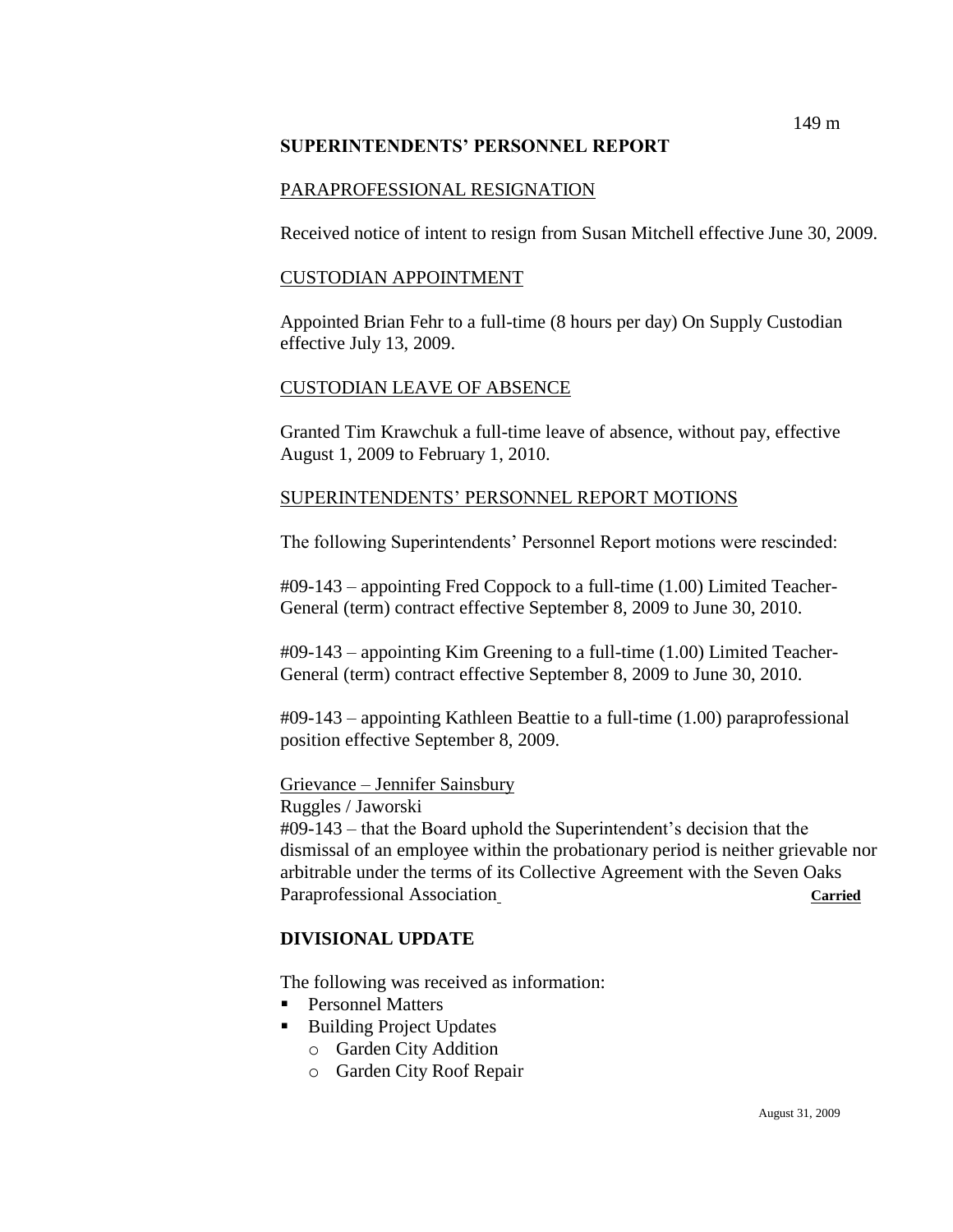### **SPECIAL ORDERS (Timed Item)**

6:30 p.m. – Mike Stasiuk, KPMG – Audit Planning Report.

### **DIVISIONAL UPDATE**

The following was received as information:

- Edmund Partridge Renovation
- E.S.O.M.S. Ventilation
- Riverbend Portables
- A.E. Wright Portables
- H1N1 Update
- **Two-Tiered Education Update**

Trustee Sarbit in the Chair.

## **09-156 – Rescheduling Board Retreat**

Fogg/Sawka That the Board Retreat scheduled for June 4 and 5, 2010 be changed to May 28 and 29, 2010. **Carried**

## **09-157 – Rescheduling Regular Board Meeting**

McGowan/Ploszay That the Regular Board Meeting scheduled for Monday, October 5, 2009 be changed to Thursday, October 8, 2009. **Carried**

## **09-158 – What Would It Take? Forum**

Ploszay/Myskiw

That the Division register a team consisting of the Superintendent, Secretary-Treasurer and up to four (4) Trustees to attend the What Would It Take? Forum on Thursday, October 1, 2009 (evening) and Friday, October 2, 2009 (8:30 a.m. to 3:00 p.m.) at the Victoria Inn, Winnipeg. **Carried**

Jaworski/Fogg

That the Board register a team consisting of the Superintendent, Secretary-Treasurer and Trustees Ploszay, Myskiw, Sarbit and Juan to the What Would It Take? Forum. **Carried**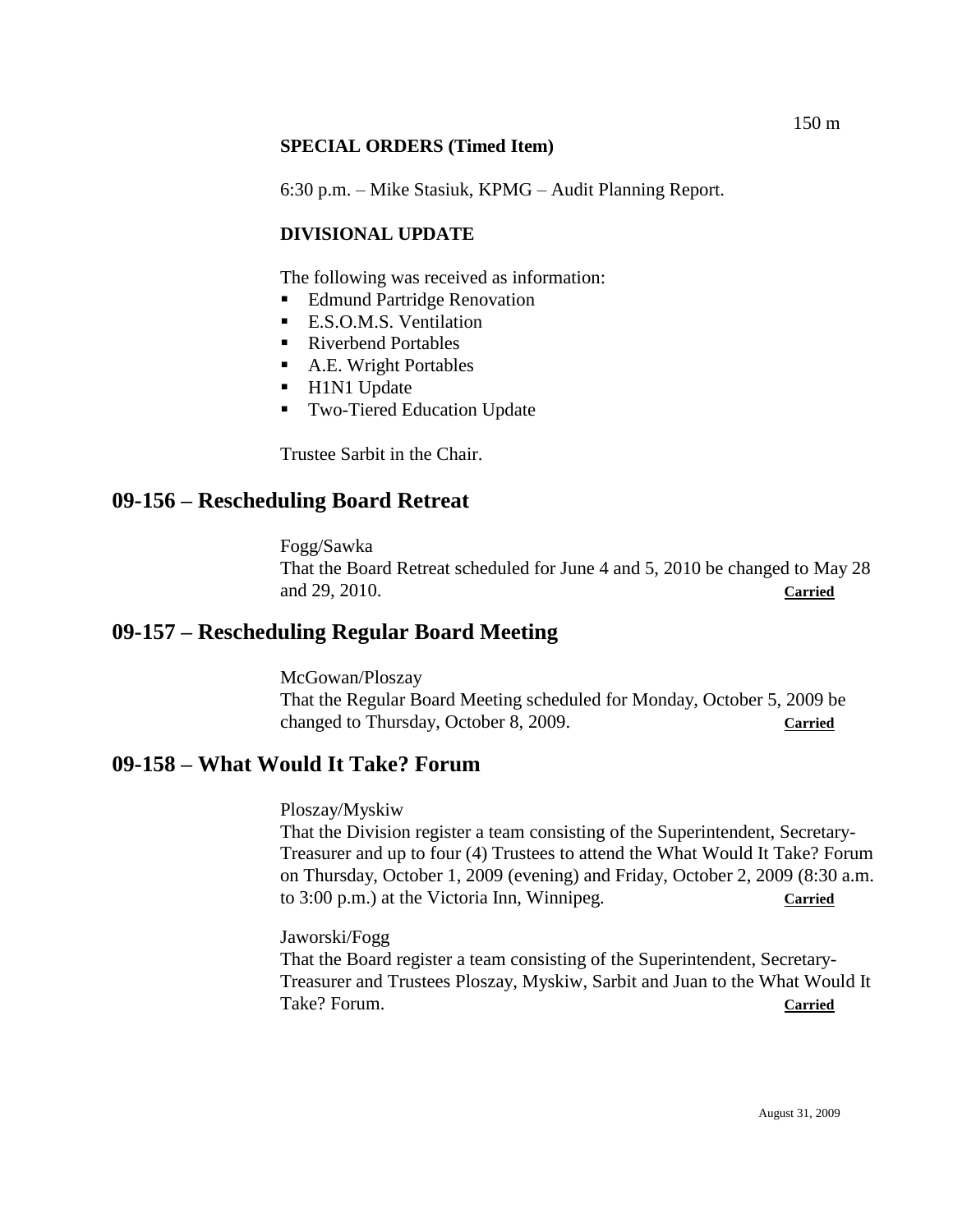### **SUPERINTENDENTS' REPORT**

Tabled until September 14, 2009 Board Meeting:

 Scholarship Recognition Dinner – Canad Inns Garden City – Monday, November 23, 2009.

## **09-159 – Pandemic Preparedness Guidelines**

Myskiw/Sawka That the Board approve the draft Seven Oaks School Division Pandemic Preparedness Guidelines, August 2009, and that a copy be forwarded to Manitoba Education, Citizenship and Youth. **Carried**

## **09-160 – 2009-2010 Divisional Plan**

Jaworski/Myskiw That the Board approve the 2009-2010 Divisional Plan. Carried

Received as Information:

■ 2009-2010 Enrolment Update.

### **CONSENT AGENDA**

### **09-161 – Consent Agenda**

McGowan/Fogg That the Consent Agenda be approved. **Carried**

Cheque Listing - June 2009 That cheques #903715-#904147, #90004341-#90004992, and #9164-#9174 (U.S.) in the amount of \$8,884,426.58 be approved.

Cheque Listing - July 2009 That cheques #2100001-#2100221, #210000001-#210000425, and #210001- #210003 (U.S.) in the amount of \$3,756,621.70 be approved.

Appin Associates - Invoice No. B5427.485.054.wpd That Invoice No. B5427.485.054.wpd for the ESOMS Ventilation Upgrade in the amount of \$42,457.35 be paid to Appin Associates.

August 31, 2009 Derksen Plumbing & Heating - Certificate of Payment No. 2 That Certificate of Payment No. 2 for the Margaret Park Condenser Replacement in the amount of \$29,008.00 be paid to Derksen Plumbing &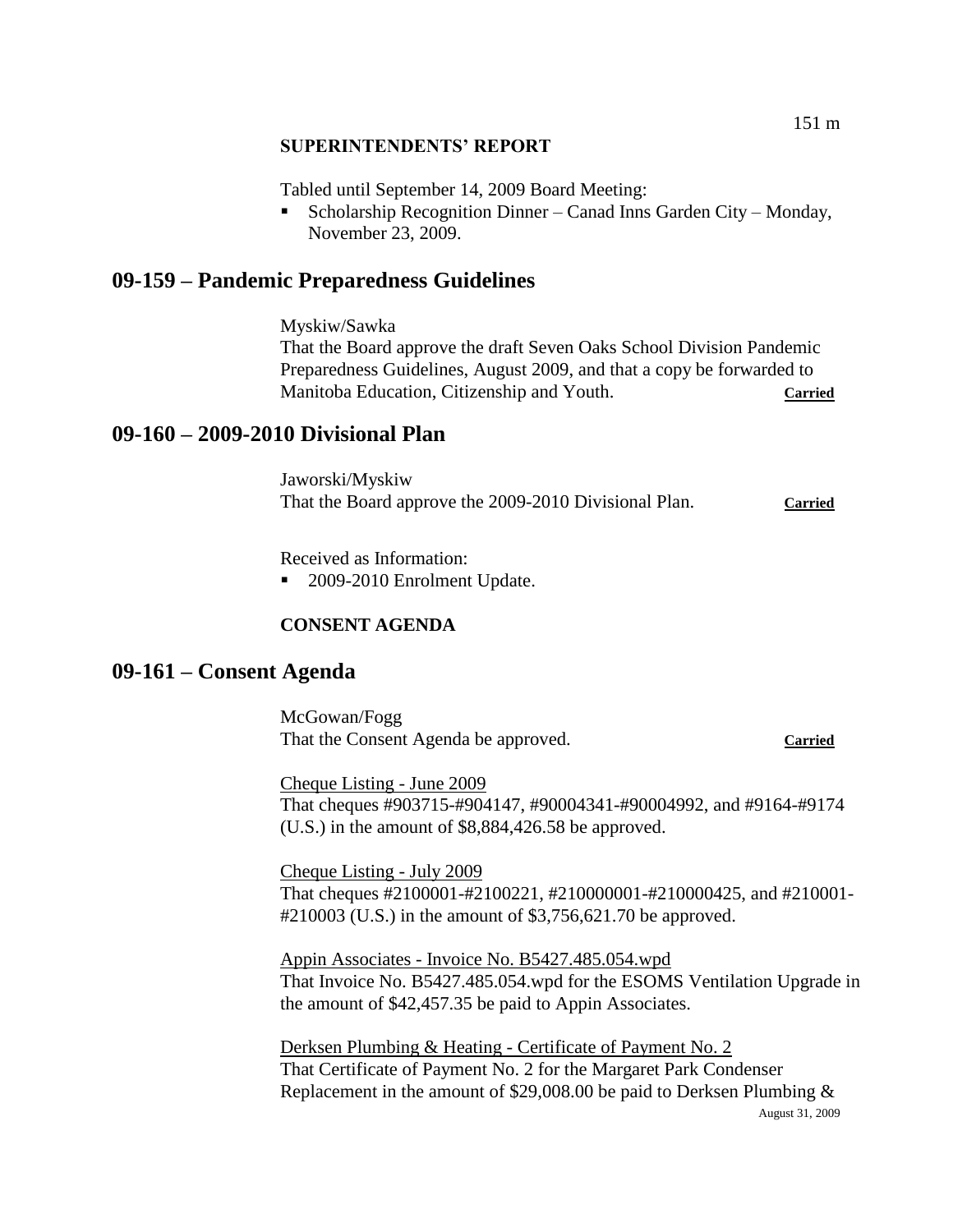Heating Ltd.

Statutory Holdback on Derksen Plumbing & Heating Certificate of Payment No. 2

That 7 1/2% Statutory Holdback on Certificate of Payment No. 2 for the Margaret Park Condenser Replacement in the amount of \$2,100.00 be paid to

the Seven Oaks School Division / Derksen Plumbing & Heating 423 Margaret Park account.

Derksen Plumbing & Heating Certificate of Payment No. 3 That Certificate of Payment No. 3 for the Margaret Park Condenser Replacement in the amount of \$14,504.00 be paid to Derksen Plumbing & Heating Ltd.

Statutory Holdback on Derksen Plumbing & Heating Certificate of Payment No. 3

That 7 1/2% Statutory Holdback on Certificate of Payment No. 3 for the Margaret Park Condenser Replacement in the amount of \$1,050.00 be paid to Seven Oaks School Division / Derksen Plumbing & Heating 423 Margaret Park account.

Ducks Unlimited Invoice No. 394721

That Invoice No. 394721 for the Swinford Park Frog Pond in the amount of \$1,039.50 be paid to Ducks Unlimited.

Statutory Holdback on Ducks Unlimited Invoice No. 394721 That 7 1/2% Statutory Holdback on Invoice No. 394721 in the amount of \$110.00 be paid to the Seven Oaks School Division / Ducks Unlimited Frog Pond account.

East Side Ventilation Certificate of Payment No. 1 That Certificate of Payment No. 1 for ESOMS Ventilation System Upgrade in the amount of \$135,003.76 be paid to East Side Ventilation.

Statutory Holdback on East Side Ventilation Certificate of Payment No. 1 That 7 1/2% Statutory Holdback on Certificate of Payment No. 1 in the amount of \$9,937.50 be paid to the Seven Oaks School Division / East Side Ventilation 411 SOMS Upgrade account.

August 31, 2009 East Side Ventilation Certificate of Payment No. 2 That Certificate of Payment No. 2 for the ESOMS Ventilation System Upgrade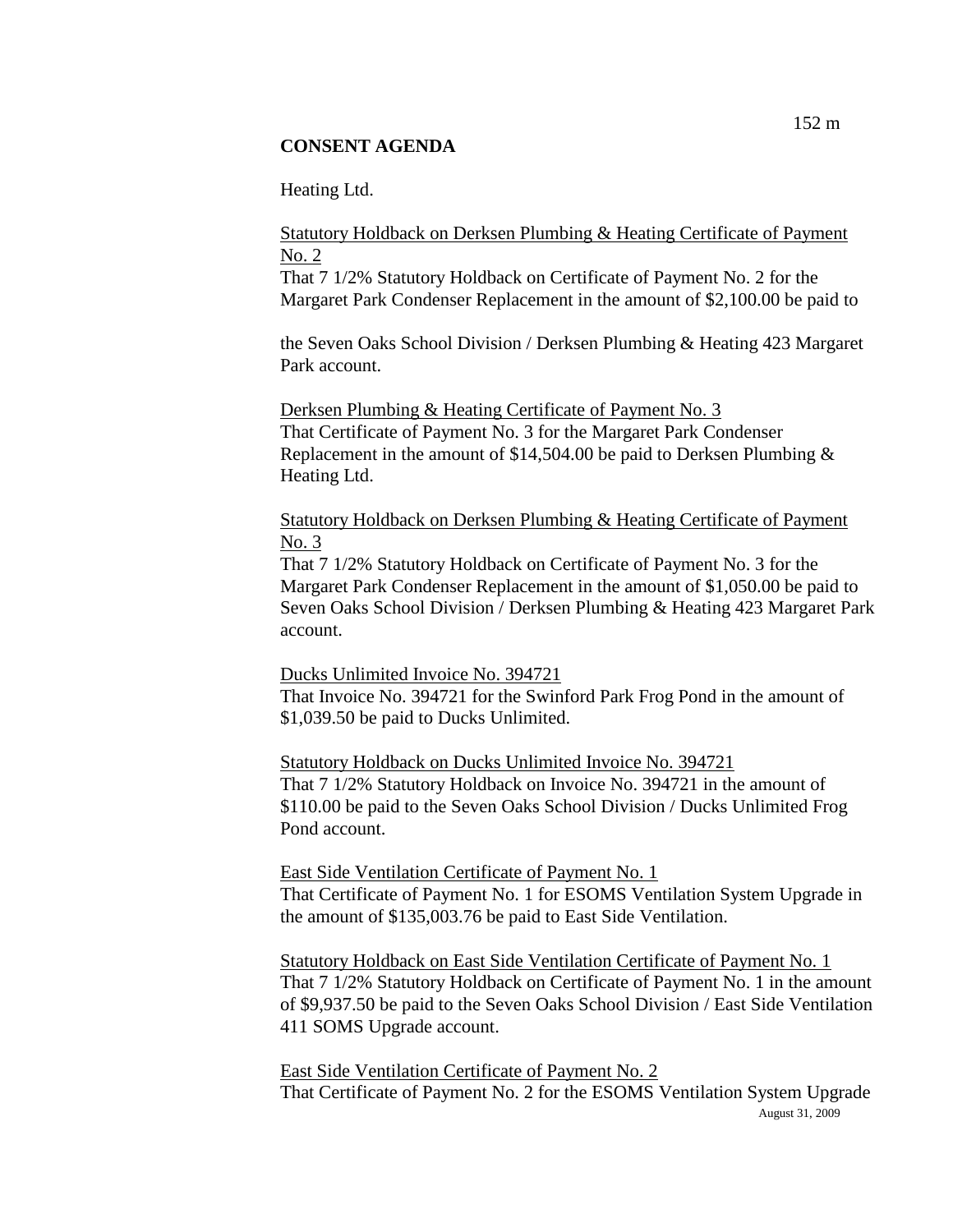in the amount of \$170,564.46 be paid to East Side Ventilation.

Statutory Holdback on East Side Ventilation Certificate of Payment No. 2 That 7 1/2% Statutory Holdback on Certificate of Payment No. 2 in the amount of \$12,802.50 be paid to the Seven Oaks School Division / East Side Ventilation 411 ESOMS Upgrade account.

Efficient Systems Integration Invoice No. 70017 That Invoice No. 70017 for the Garden City Collegiate Link and Renovation in the amount of \$2,541.92 be paid to Efficient Systems Integration.

MCM Architects Inc. Invoice No. 4587 That Invoice No. 4587 for the Centennial Demolition in the amount of \$2,127.91 be paid to MCM Architects Inc.

National Refrigeration Heating Invoice No. 17355-C That Invoice No. 17355-C for Garden City Collegiate East Steam Heating in the amount of \$20,498.15 be paid to National Refrigeration Heating Ltd.

Statutory Holdback on National Refrigeration Heating Invoice No. 17355-C That 7 1/2% Statutory Holdback on Invoice No. 17355-C for Garden City Collegiate East Steam Heating in the amount of \$1,483.94 be paid to the Seven Oaks School Division / National Refrigeration 420 account.

Release of Statutory Holdback to National Refrigeration Heating Ltd. That the 7 1/2% Statutory Holdback in the amount of \$67,923.63 plus accrued interest in relation to the Steam Heating System Replacement capital project at Garden City Collegiate East be paid to National Refrigeration and Heating Ltd. from the Seven Oaks School Division / National Refrigeration 420 trust account, subject to the approval of the Board's solicitor.

GST on Release of Holdback to National Refrigeration Heating That GST on Release of Holdback for Garden City Collegiate East Steam Heating in the amount of \$8,150.83 be paid to National Refrigeration Heating Ltd.

Number Ten Architectural Group Invoice No. 6951 That Invoice No. 6951 for Renovations at Edmund Partridge Community School in the amount of \$5,382.34 be paid to Number Ten Architectural Group.

August 31, 2009 Number Ten Architectural Group Invoice No. 6953 That Invoice No. 6953 for GCCI West Groom Room and Elevator in the amount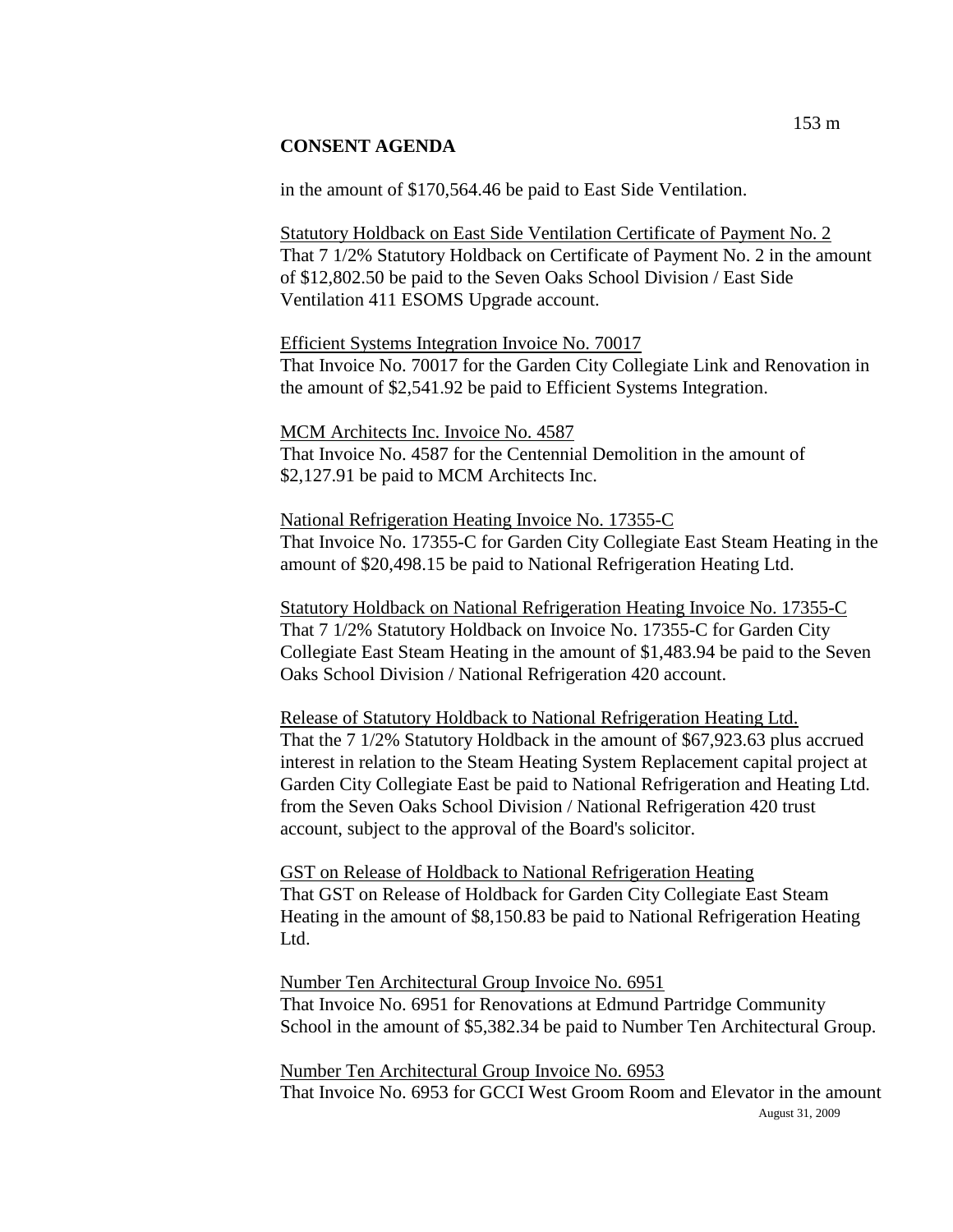of \$1,004.07 be paid to Number Ten Architectural Group.

Number Ten Architectural Group Invoice No. 6975 That Invoice No. 6975 for Garden City Collegiate Link in the amount of \$14,576.33 be paid to Number Ten Architectural Group.

Number Ten Architectural Group Invoice No. 7027 That Invoice No. 7027 for Garden City Collegiate Link in the amount of \$12,993.76 be paid to Number Ten Architectural Group.

Number Ten Architectural Group Invoice No. 7028 That Invoice No. 7028 for Renovations at Edmund Partridge Community School in the amount of \$7,632.85 be paid to Number Ten Architectural Group.

Number Ten Architectural Group Invoice No. 7029 That Invoice No. 7029 for Edmund Partridge Groom Room in the amount of \$1,600.02 be paid to Number Ten Architectural Group.

Number Ten Architectural Group Invoice No. 7031 That Invoice No. 7031 for GCCI West Groom Room and Elevator in the amount of \$1,119.76 be paid to Number Ten Architectural Group.

Paragon Industries Ltd. Certificate of Payment No. 6 That Certificate of Payment No. 6 for the Centennial Demolition in the amount of \$38,276.00 be paid to Paragon Industries Ltd.

Statutory Holdback on Paragon Industries Certificate of Payment No. 6 That 7 1/2% Statutory Holdback on Certificate of Payment No. 6 for the Centennial Demolition in the amount of \$2,955.67 be paid to Seven Oaks School Division / Paragon Industries Ltd.420 Centennial Demolition account.

Release of Statutory Holdback to Paragon Industries Ltd.

That the 7 1/2% Statutory Holdback in the amount of \$23,536.05 plus accrued interest in relation to the Demolition at Centennial School be paid to Paragon Industries Ltd. from the Seven Oaks School Division / Paragon Industries 420 Centennial Demolition trust account, subject to the approval of the Board's solicitor.

GST on Release of Holdback to Paragon Industries Ltd.

That GST on Release of Holdback for Centennial Demolition in the amount of \$1,176.80 be paid to Paragon Industries Ltd.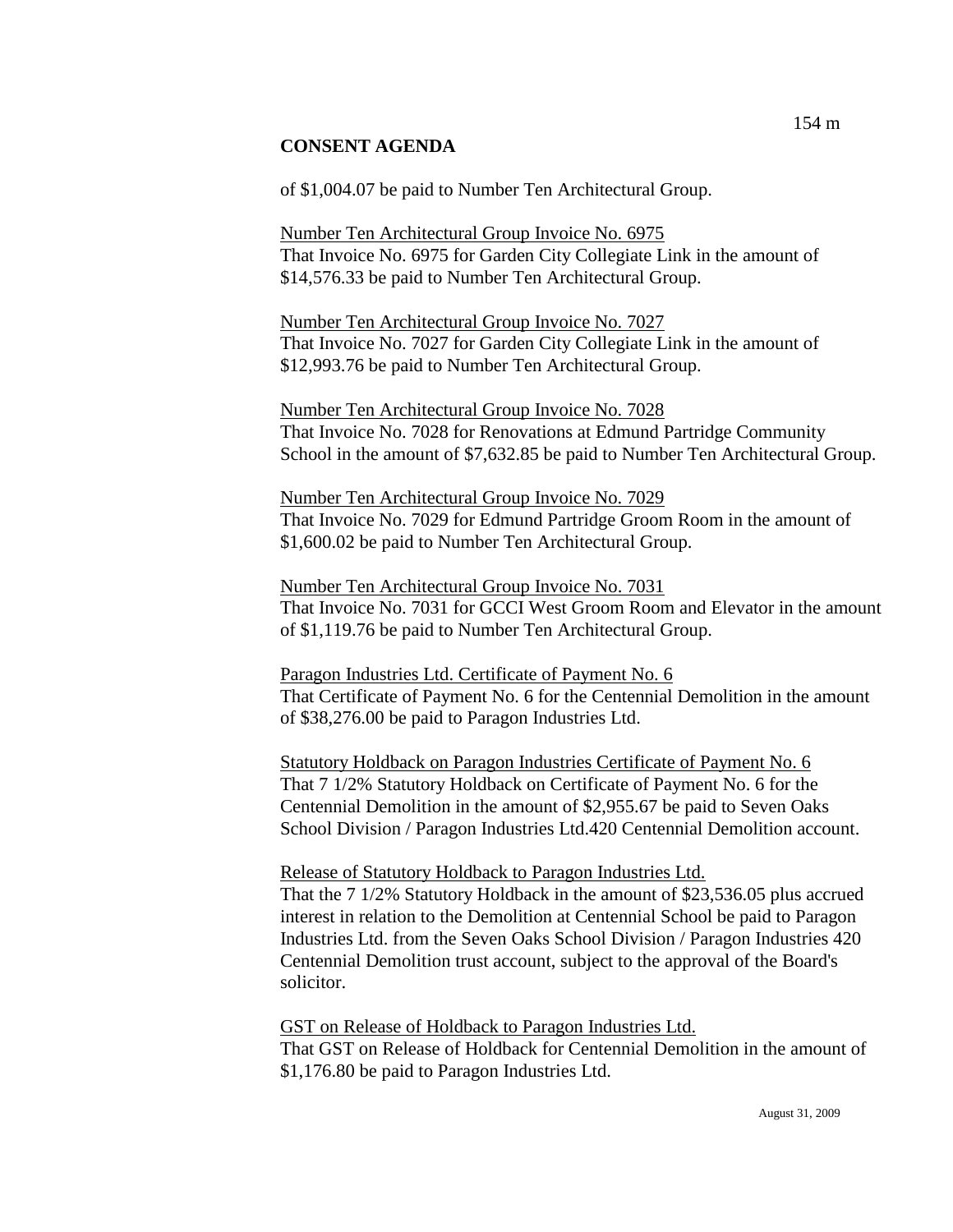Regent Construction Inc. Certificate of Payment No. 2 That Certificate of Payment No. 2 for GCCI W Roof Replacement/Reinforcement Phase II in the amount of \$305,971.33 be paid to Regent Construction Inc.

Statutory Holdback on Regent Construction Certificate of Payment No. 2 That 7 1/2% Statutory Holdback on Certificate of Payment No. 2 for the GCCI W Roof Replacement/Reinforcement Phase II in the amount of \$23,627.13 be paid to the Seven Oaks School Division / Regent Construction-GCCI West Roof Reinforcement Phase II account.

Regent Construction Inc. Certificate of Payment No. 3 That Certificate of Payment No. 3 for GCCI West Roof Replacement/Reinforcement Phase II in the amount of \$500,192.09 be paid to Regent Construction Inc.

Statutory Holdback on Regent Construction Certificate of Payment No. 3 That 7 1/2% Statutory Holdback on Certificate of Payment No. 3 for the GCCI West Roof Replacement/Reinforcement Phase II in the amount of \$38,624.87 be paid to the Seven Oaks School Division / Regent Construction -GCCI West Roof Reinforcement Phase II account.

#### Retro-Specs Consultants Ltd. Invoice No. 900630

That Invoice No. 900630 for GCCI West High Roof Replacement in the amount of \$1,050.00 be paid to Retro-Specs Consultants Ltd.

Retro-Specs Consultants Ltd. Invoice No. 900741 That Invoice No. 900741 for GCCI West High Roof Replacement in the amount of \$1,890.00 be paid to Retro-Specs Consultants Ltd.

Stantec Consulting Invoice No. 388387 That Invoice No. 388387 for Riverbend Portables in the amount of \$16,699.73 be paid to Stantec Consulting.

Westland Construction Certificate of Payment No. 7 That Certificate of Payment No. 7 for Renovations at Edmund Partridge Community School in the amount of \$150,511.18 be paid to Westland Construction Ltd.

August 31, 2009 Statutory Holdback on Westland Construction Certificate of Payment No. 7 That 7 1/2% Statutory Holdback on Certificate of Payment No. 7 for Renovations at Edmund Partridge Community School in the amount of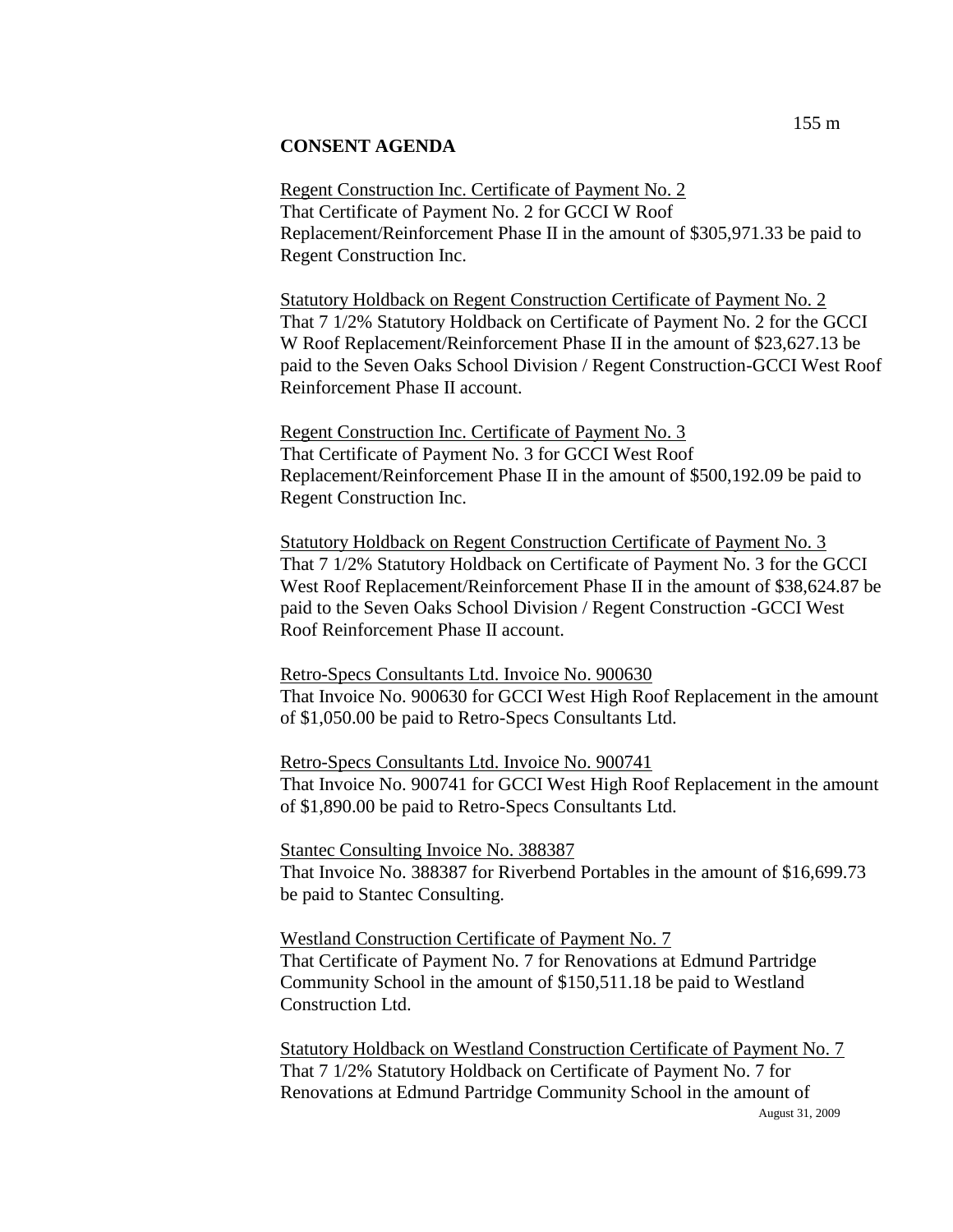Westland Construction Certificate of Payment No. 8 That Certificate of Payment No. 8 for Renovations at Edmund Partridge Community School in the amount of \$181,186.88 be paid to Westland Construction Ltd.

Statutory Holdback on Westland Construction Certificate of Payment No. 8 That 7 1/2% Statutory Holdback on Certificate of Payment No. 8 for Renovations at Edmund Partridge Community School in the amount of \$13,991.27 be paid to the Seven Oaks School Division / Westland Construction-EP Renovation 410 account.

Westland Construction Certificate of Payment No. 10 That Certificate of Payment No. 10 for GCCI Link & Renovations in the amount of \$741,793.46 be paid to Westland Construction.

Statutory Holdback on Westland Construction Certificate of Payment No. 10 That 7 1/2% Statutory Holdback on Certificate of Payment No. 10 for GCCI Link & Renovations in the amount of \$57,281.35 be paid to the Seven Oaks School Division / Westland Construction account.

Westland Construction Certificate of Payment No. 11 That Certificate of Payment No.1 1 for GCCI Link & Renovations in the amount of \$642,380.06 be paid to Westland Construction.

Statutory Holdback on Westland Construction Certificate of Payment No. 11 That 7 1/2% Statutory Holdback on Certificate of Payment No. 11 for GCCI Link & Renovations in the amount of \$49,604.64 be paid to the Seven Oaks School Division / Westland Construction account.

Westland Construction Certificate of Payment No. 12 That Certificate of Payment No. 12 for GCCI Link & Renovations in the amount of \$574,177.11 be paid to Westland Construction.

Statutory Holdback on Westland Construction Certificate of Payment No. 12 That 7 1/2% Statutory Holdback on Certificate of Payment No. 12 for GCCI Link & Renovations in the amount of \$44,338.00 be paid to the Seven Oaks School Division / Westland Construction account.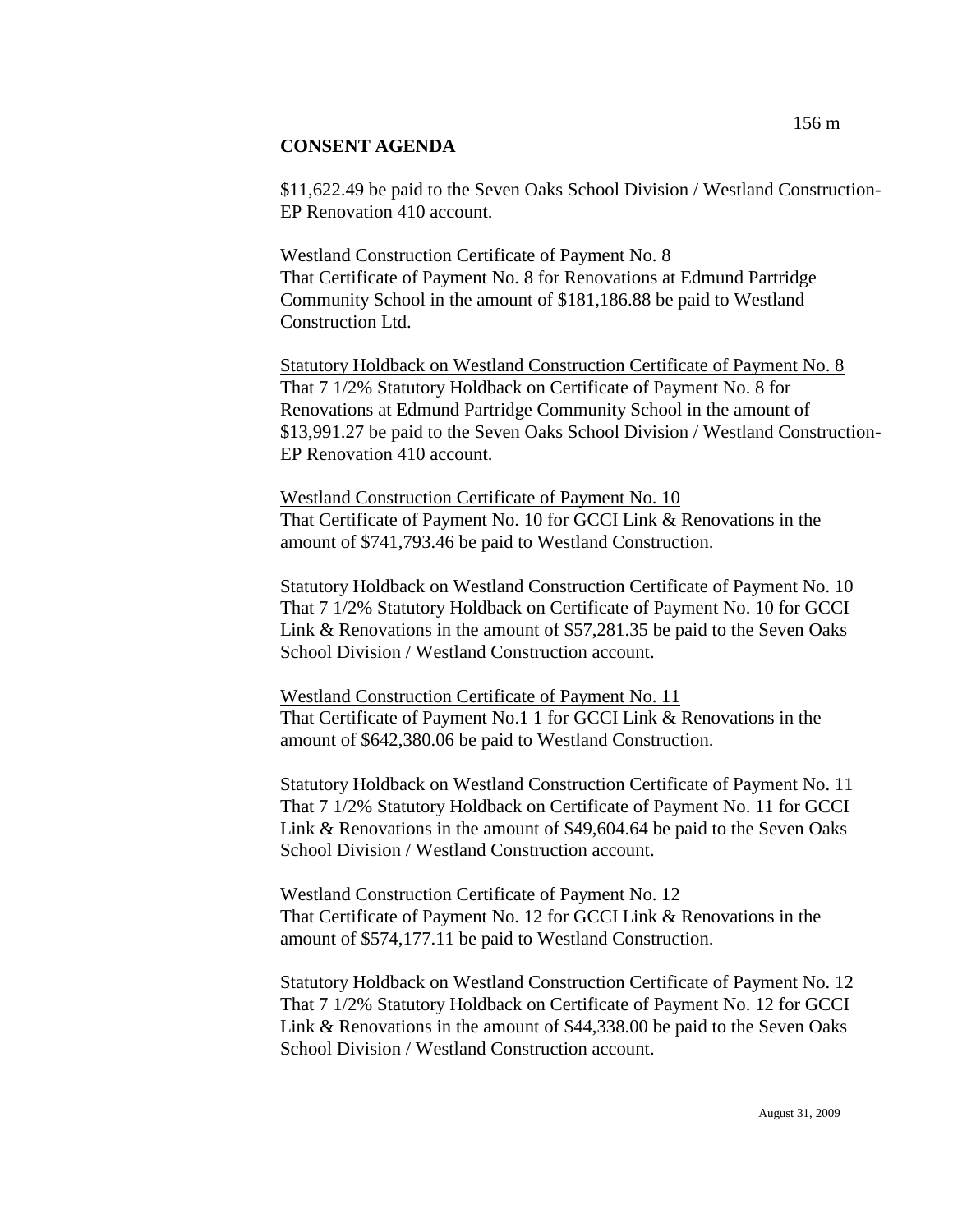### **ITEMS OF INFORMATION**

## **CONFERENCE REPORTS**

 Pam Godfredsen, Teacher, École Leila North Community School: Nike Championship Basketball Clinic, May 1-3, 2009 - Toronto, Ontario.

## **CONFERENCE REPORTS**

- Ashley Fempel, Teacher, École Leila North Community School: Nike Championship Basketball Clinic, May 1-3, 2009 - Toronto, Ontario.
- Greg Wazney, Divisional Physical Education Coordinator: Physical and Health Education Conference, "Moving Mountains", May 2009 - Banff, Alberta.
- Karen Mozdzen, Teacher, H.C. Avery School: Canadian Counselling Association - New Research in Counselling, May 19-22, 2009 - Saskatoon, Saskatchewan.
- Carol Matsumoto, Teacher, Governor Semple School: NCSM Conference, April 20 - 22, 2009 and NCTM 2009 Annual Meeting and Exposition, April 22 - 25, 2009 - Washington, D.C.
- Cathy Horbas, Principal, West St. Paul School: National Principals Leadership Institute - Achieving Equity and Excellence, July 11 - 18, 2009 - New York.
- Peter Obendoerfer, Principal, Edmund Partridge Community School: 2009 Canadian Society for the Study of Education, May 22 - 26, 2009 - Ottawa.
- Eunice Pratt, Principal, Victory School: AERA Disciplined Inquiry, April 13 - 17, 2009 - San Diego.
- Phil McBurney, Director, Adult Education Centre: CAP 2009 National Conference, May 13 - 15, 2009 - Winnipeg.
- Anne-Marie Dooner, Vice-Principal, École Leila North Community School: 2009 Canadian Society for the Study of Education, May 22 - 26, 2009 - Ottawa.
- Cindy Burkett, Principal, A.E. Wright Community School: AERA Disciplined Inquiry, April 13 - 17, 2009 - San Diego.

# **CORRESPONDENCE**

- Hugh Coburn, President, MAST: Transportation safety for students.
- Honourable Peter Bjornson, Minister of Education, Citizenship and Youth: Response to MAST resolutions at the 2009 Manitoba School Boards Association Annual Convention.
- Kyle McKinstry, MTS Education Finance Standing Committee: Black Box Seminar, Saturday, September 26, 2009 - 12:00 noon to 3:00 p.m.
- MSBA Tariff for Photocopying: Set by Copyright Board of Canada.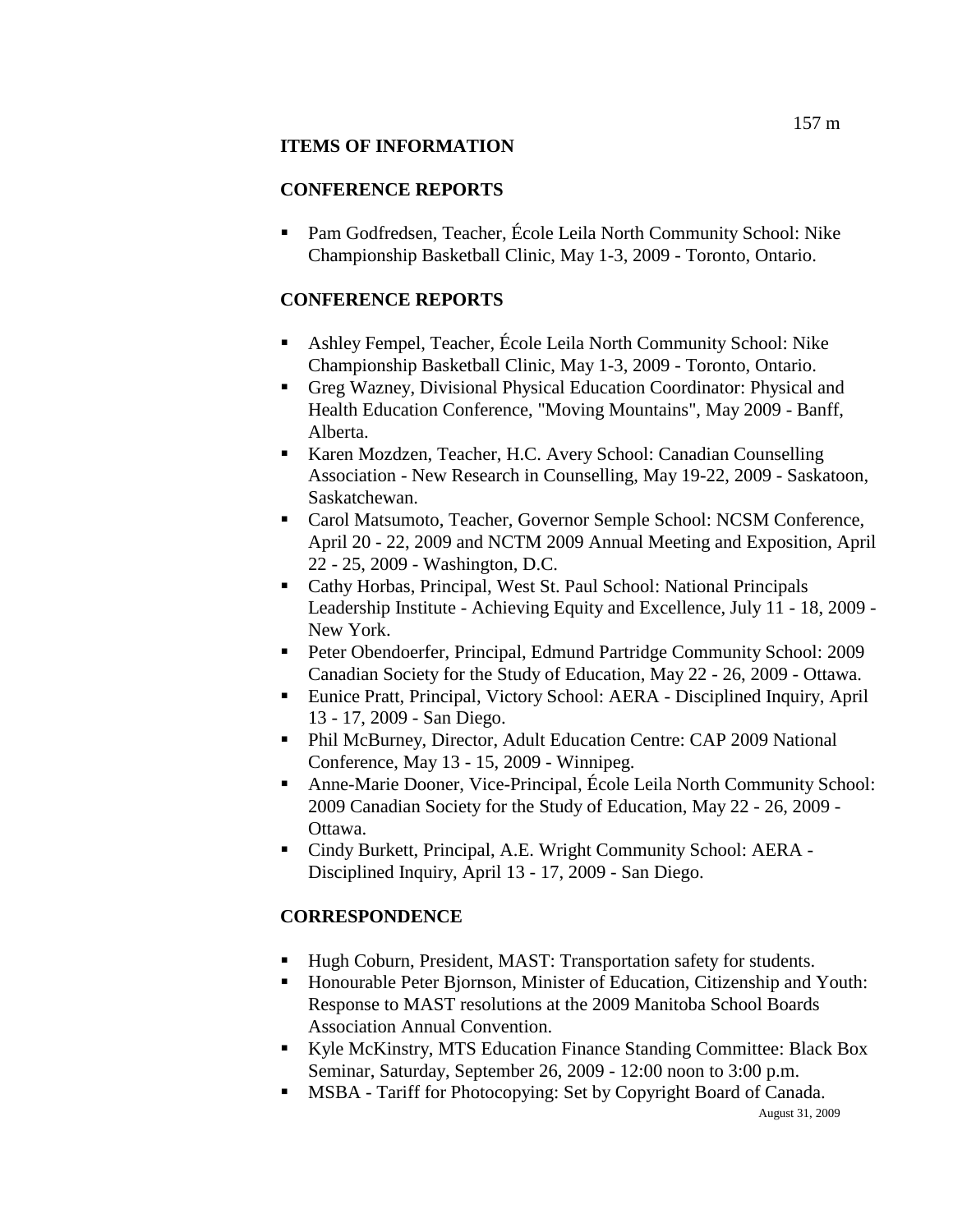### **CORRESPONDENCE**

- Brian O'Leary, Superintendent, Seven Oaks School Division: Seven Oaks support for Sunny Mountain Day Care's application to the province for capital support for an improved facility.
- Janet Martell, Superintendent, Lakeshore School Division: Letter to The Honourable Chuck Strahl, Minister of Indian and Northern Affairs regarding federal financing for First Nation Schools.
- Janet Martell, Superintendent, Lakeshore School Division: Letter to Hugh Coburn, President, MSBA in appreciation of work done on behalf of the students of Manitoba.
- CCPA Review: Economic & Social Trends.
- Cliff Meder, Director of Operations, Seven Oaks School Division: Garden City Collegiate West Building: Grooming Room and Elevator and West St. Paul School: Grooming Room, Lifts and Ramp.
- Anthony Ramos, Board Chair, Winnipeg School Division: Letter to Honourable Chuck Strahl, Minister of Indian and Northern Affairs, commending the Council of Ministers of Education for developing the Learn Canada 2020 Aboriginal Action Plan and declaring Aboriginal Education as a priority.
- Honourable Peter Bjornson, Minister, Education Citizenship and Youth: French Second Language Revitalization Program Grant for 2009-2010.
- Peter Narth, Executive Director, Advanced Education and Literacy: Technical Vocational Initiative Equipment Upgrade for Maples Collegiate.
- Alyson Rowe, War Child Canada: Thanking students and Seven Oaks for support towards building a more sustainable, just, and equitable world.
- MTS Disability Benefits Plan: Premium rate changes.
- Heather Colquhoun, Coordinator, Accounting & Consolidations, MECY: FRAME Report 2007-2008 Actual.
- Rick Dedi, Executive Director, Public Schools Finance Board: Evaluation of Ben Zaidman Educational Resource Centre.
- Rick Dedi, Executive Director, Public Schools Finance Board: Garden City Collegiate West - Replace Steam Unit Ventilation.
- Rick Dedi, Executive Director, Public Schools Finance Board: West St. Paul School - Grooming Room, Lifts, Ramp.
- Grant Wichenko, P.Eng, Appin Associates: Change Order No. 3 Seven Oaks Middle School Ventilation System Upgrade.
- Cliff Meder, Director of Operations, Seven Oaks School Division: Edmund Partridge School Renovation and Addition - Change Orders.
- David Palubeski, President, Lombard North Group Ltd.: Letter from Lombard North requesting initiation of the Arbitration Process to resolve the LI recovery for Ridgecrest Avenue street works with Public Works.
- MAST, Labour Relations: CPI, Unemployment Rate, Regional Trends.
- MAST Salary Bulletins: Labour Relations Divisional Mail MAST Salary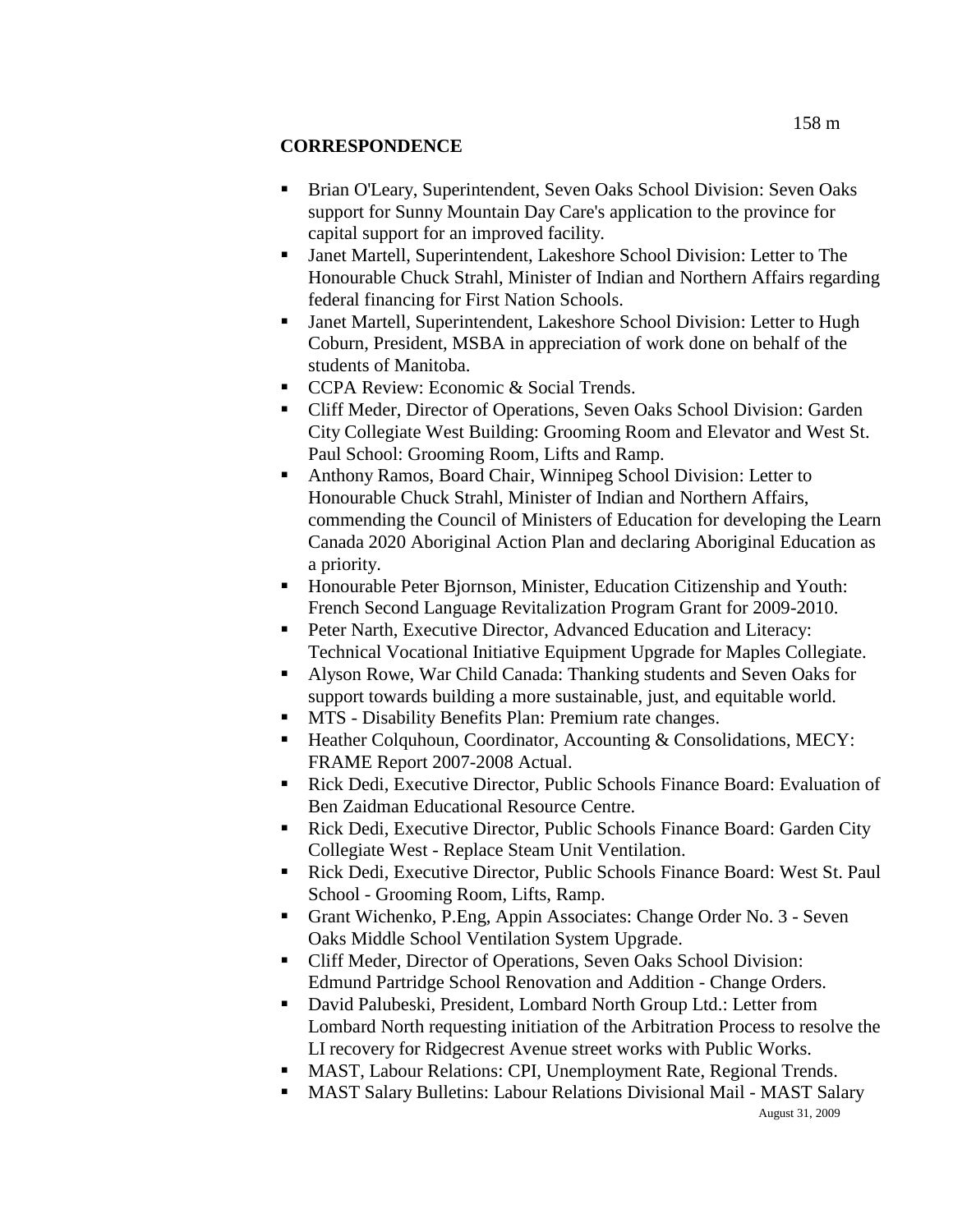### **CORRESPONDENCE**

Bulletins.

- Jacqueline Field, Chair of the Board, Pembina School Division: Copy of letter sent to Carolyn Duhamel, Executive Director, Manitoba School Boards Association, regarding Teacher Collective Bargaining.
- MAST, Labour Relations: Arbitration Bulletin and Award regarding Transfer Grievance - Rolling River School Division and The Rolling River Teachers' Association of the Manitoba Teachers' Society.
- MAST, Keith Thomas, Risk Manager: 2009-2010 Voluntary Student Accident Insurance.
- Workers' Compensation Board, Client Profile Summary Report: Client Profile Summary Report to June 30, 2009 from Workers' Compensation Board.
- Chris Hagen, Senior Field Officer, MECY Pupil Transportation Unit: New Bus Inspection (NBI) Process.
- Free Press Articles: River East parents opposed to new assessment system: Planning to drop old methodology in middle schools and Third of P.E.I's school buses fail test.
- The Selkirk Journal, Article in Friday July 17, 2009 issue: Experienced former CAO (Jake Sawatzky) will serve as interim replacement CAO in West St. Paul.
- **MSBA: Newspaper Articles.**
- **Penny Milton, CEO, Canadian Education Association: What Did You Do In** School Today? - First national report.

### **ANNOUNCEMENTS**

Inaugural & Regular Board Meeting - Monday, September 14, 2009 - 6:00 p.m. Regular Board Meeting - Monday, September 21, 2009 - 6:00 p.m. Regular Board Meeting - Monday, October 5, 2009 - 6:00 p.m.

# **09-162 – Moved to Committee of the Whole at 9:32 p.m.**

Fogg/Ruggles That the Board returned to the Committee of the Whole at 9:32 p.m.

Trustee Myskiw in the Chair.

Received as Information:

■ Met School Update.